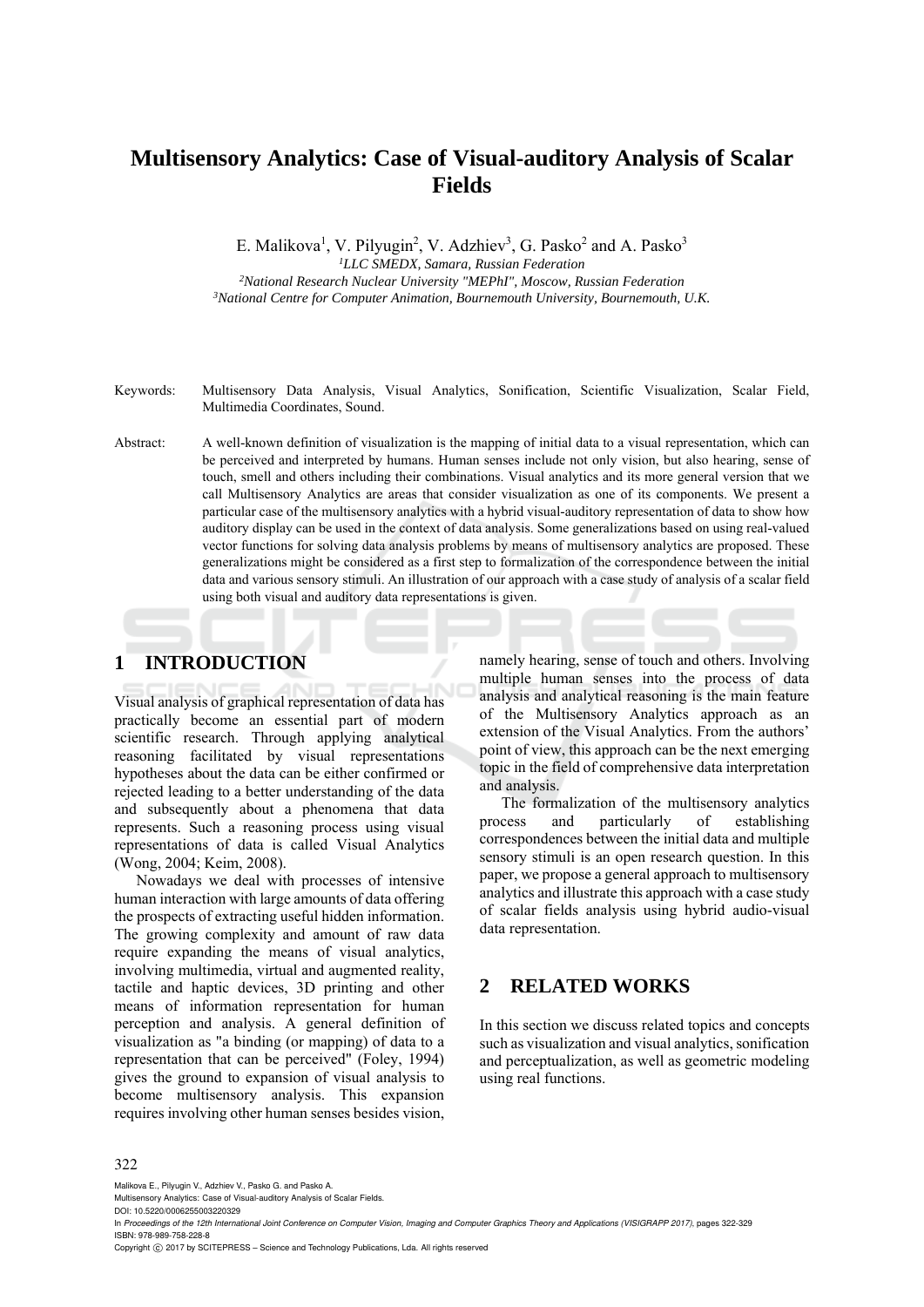#### **2.1 Visualization and Visual Analytics**

Informally, visualization can be understood as making invisible visible, but more formally it can be defined as the process of transforming data into a visual form enabling viewers to observe and analyze the data (McCormick, 1987). Visual analytics as a method of data analysis is an extension of information visualization and scientific visualization with a focus on analytical reasoning enabled by interactive visual interfaces (Wong, 2004). Visual analytics software tools and techniques are used in various scientific disciplines to form certain judgments on the basis of the obtained data. Through applying analytical reasoning facilitated by visual interfaces, hypotheses about the data can be either confirmed or rejected leading to a better understanding of the data (Keim, 2008). The paper (Keim, 2008) introduces a formal description of the visual analytics process as interconnected mappings from initial data to some insight, which can be either directly obtained from generated visual representations or in a combination with automated analysis methods. We will provide a similar formal description for the proposed approach to multisensory analytics.

While (Keim, 2008) mentions a single-step mapping from a data set to its visual representation within the visual analytics process, (Pilyugin, 2013) goes further and states that to obtain such a visual representation (or a graphical image), one needs to put some geometric model (multidimensional in the general case) into correspondence with the initial data. It means that a spatial scene, which is an assembly of spatial objects with their geometric and optical descriptions, has first to be constructed and then a graphical image can be generated using some rendering procedure for its further visual analysis.

#### **2.2 Sonification and Perceptualization**

Among the sensory stimuli other than visual, the usage of sound has been widely investigated since early 80-s (Yeung, 1980; Bly, 1982). The human auditory perception is considered most quantitative because of its sensitivity to subtle changes in the sound characteristics. The technique of data representation using variable sound characteristics such as pitch, volume, note duration and others is called data sonification (Kaper, 1999).

Auditory perception has always been the human's early warning system, which operates in the background mode and requires full attention, only when the sound changes abruptly. In (Scaletti, 1991) a small survey was made on the situations when using

audio analysis may be more effective than visual perception. The main classes of data that fall in this category are time-varying data and multidimensional data. The auditory perception brings the unique advantage to distinguish even small variations in the parameters of the single sound wave and to compare sound waves. Currently, it is considered that any person may be trained to develop an ear for music. A musical ear, traditionally viewed as a set of abilities that allows to fully perceive music and to adequately judge on all its nuances, but the presence of this ability allows one to take advantage of the most advanced extended analysis capabilities as well. In (Mezrich, 1984) the procedures of time-varying data representation in the graphical form using a musical accompaniment are considered. In the paper (Lodha, 1997), there are examples of the presentation of scientific data in the form of musical fragments. The software product MUSE presented in (Lodha, 1997) is the result of a collaboration of researchers and musicians. This is largely a matter of sensory capabilities of a specific researcher, but we can say that combining auditory and visual perception allows one to significantly enhance the ability to conduct analysis more efficiently, taking advantages of two sensory organs that work differently, and to perceive the same information in different ways complementing each other.

An extension of visualization through creating additional perceptual human inputs or more general a combination of several sensory stimuli for data representation is called data perceptualization (Grinstein, 1990; Ebert, 2004) or data sensualization (Ogi, 1996). The typical combinations are between visual and auditory stimuli (Grinstein, 1990; Jovanov, 1999), visual and tactile/haptic stimuli (Maciejewski, 2005), or three of these stimuli applied together (Ogi, 1996). Generalizing the above definition of visualization, we can say that the purpose of perceptualization is making abstraction perceivable.

Although some efforts have been made on the development of data perceptualization, a formal framework for establishing correspondences between data and multiple sensory stimuli has not been yet proposed. The concept of multimedia coordinates was introduced and applied in multidimensional shape modelling and rendering (Adzhiev, 1999)). This concept provides a formalization of mapping from a multidimensional geometric model to a multimedia object including text, images, video, sounds and other types of sensory stimuli.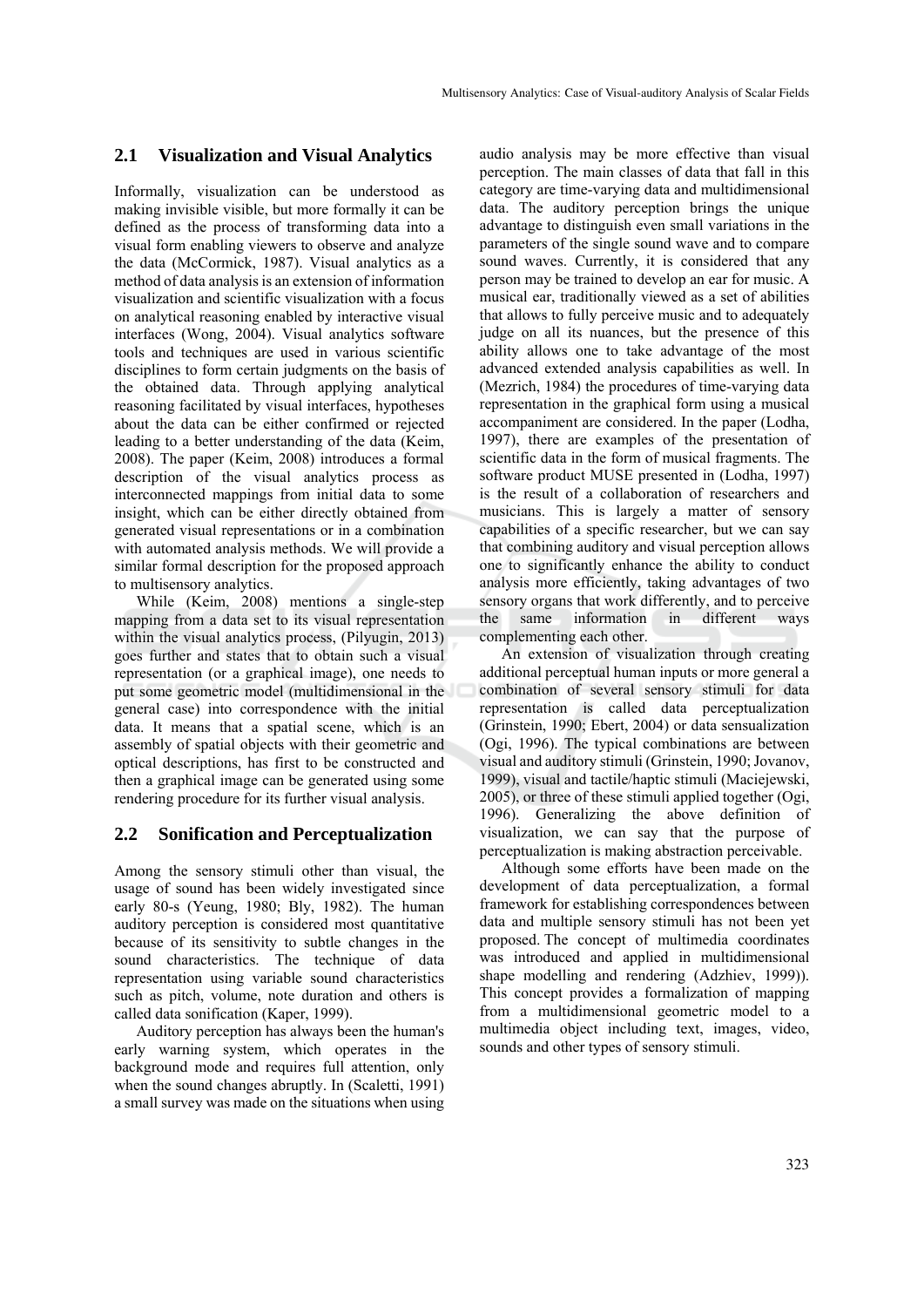### **2.3 Function Representation in Geometric Modeling**

In geometric modelling, the necessity of compact precise models with unlimited complexity has resulted in the development of the new paradigm of procedural modeling and rendering, where the geometric shape and properties are evaluated upon request using procedural rules. One of the approaches to procedural modelling is to evaluate a real function of point coordinates providing the point membership for the shape at the given point along with the measure of distance to its surface. A constructive approach to the creation of such function evaluation procedures for geometric shapes is called the Function Representation (FRep) (Pasko, 1995). FRep was extended in (Pasko, 2001) to the constructive hypervolume model, where the object is represented not by a single function, but by a vector-function with one component responsible for the object geometry and other components serving as point attribute functions representing such object properties as material, color, transparency, and others. Later, it will be demonstrated that the use of the constructive hypervolume model can bring significant advantages to solving scientific data analysis problems.

## **3 AN APPROACH TO MULTISENSORY ANALYTICS**

As it was mentioned above, multisensory analytics can be considered an extension of visual analytics involving more than one human senses in the process of data analysis. Based on the visual analytics process as presented in (Keim, 2008) and the idea of an intermediate multidimensional geometric representation of initial data (Pilyugin, 2013), we propose the following interpretation of the basic multisensory analytics process.

In the diagram (Fig. 1), the multisensory analytics process is presented as a transformation (mapping) M:  $D \rightarrow I$  from initial data D to insight I, which is the goal of the entire process. The mapping M is a superposition of mappings from one set to another in the diagram. Thus, the initial data undergo geometric interpretation and are mapped to the set G of multidimensional geometric models. The next step is to generate several sensory stimuli SS for human perception. The mappings from G to SS are facilitated by the introduction of a spatial scene, which is an assembly of spatial objects with their geometric, optical, auditory, tactile and other properties.



Figure 1: Multisensory analytics process.

Note that the geometric objects in the spatial scene can have their dimensionality reduced to 2D and 3D using geometric cross-sections and projections, which allows for applying well-known graphical rendering algorithms. When such a spatial scene is constructed, various sensory stimuli can be generated using corresponding rendering procedures: visual stimuli V (graphical images), auditory stimuli A (sounds), tactile and haptic stimuli T, and others. The final insight I can be either directly obtained from the generated sensory stimuli through human perception and analysis, or it is obtained in a combination with generating a hypothesis H and its analysis including automated methods. Note that the hypothesis H can be also represented with visual and other sensory stimuli, which can help to refine or redefine it in the process of analysis. The entire process has iterative character, which is shown by the feedback loop in the diagram. The user may tune or redefine not only the parameters of the data input, but also the introduced geometric models, the hypothesis, the selection of sensory stimuli and the type and parameters of rendering procedures.

Applying the presented general approach the process of data analysis involving both human vision and hearing, we need to do the following:

1) To define a mapping of the given data onto its representation in the form of images and sound. To obtain a necessary model of a spatial scene, its geometric and optical models need to be extended by a sound model. Such a spatial scene augmented with sonification needs to be put in correspondence to the given data and then sound rendering can be applied with output to speakers or some other sound output device for further analysis.

2) To analyze the rendered images and sound and to interpret the results of this analysis in terms of the initial data.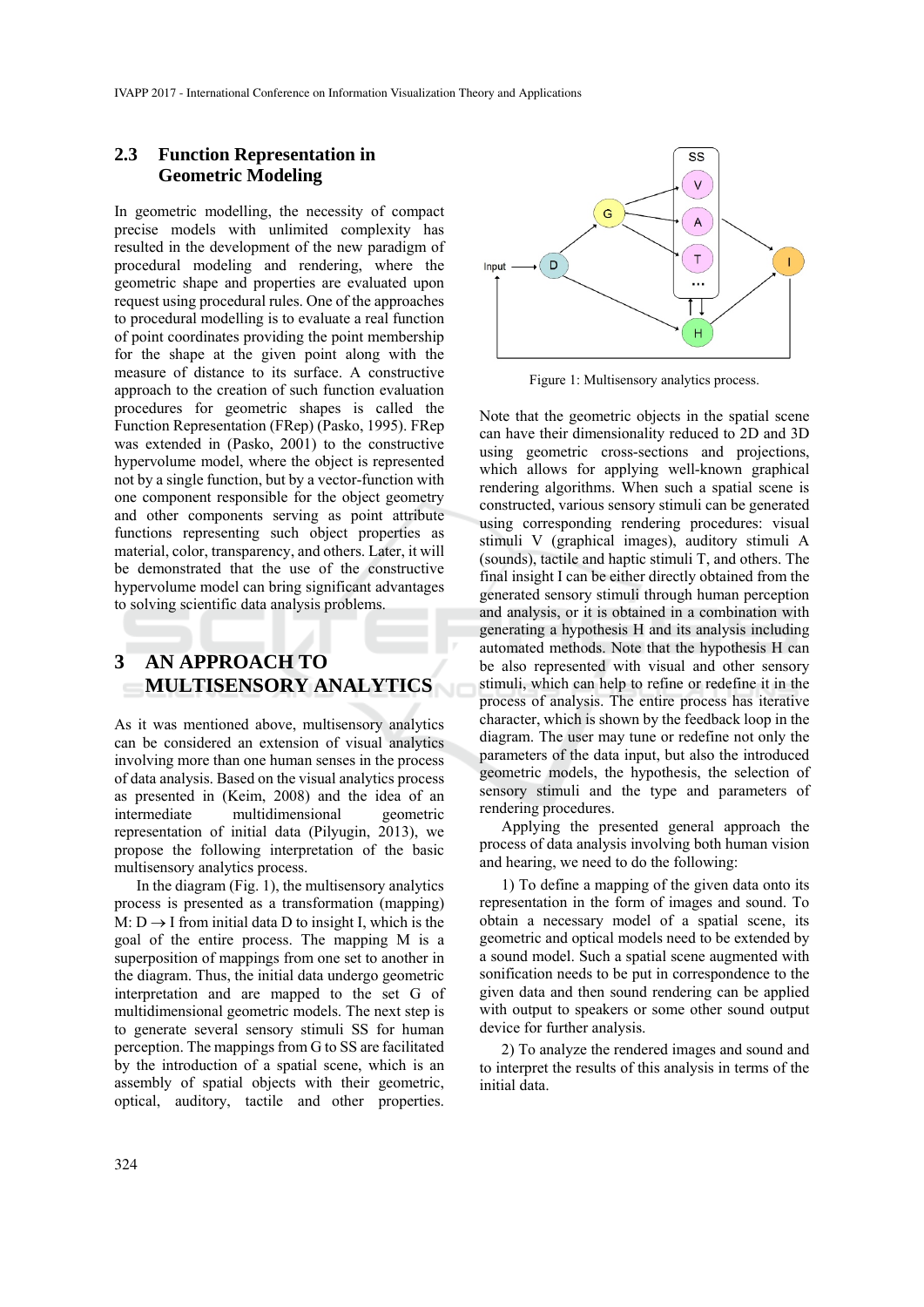

Figure 2: (Top) Aurally measuring the interval between two notes and determine the tone (note itself). For this a musical scale used in a musical composition should be defined first of all (minor, major, based on C,D,F note and etc.). (Bottom) Measuring the note duration. The basic rhythm parameters in a musical composition should be defined first of all.

The definition of the corresponding sound mappings that can be concretely analyzed and easily interpreted by researchers is also a question that should be studied. Here, we suggest that a researcher should be trained to interpret some not quite evident sound mappings similar to musicians training their ears for further music analysis. In our work, we take advantage of musicians' approach adopting wellknown concepts of music analysis and writing used by musicians from simple properties of sound analysis (pitch, volume, duration, etc.) to "music" properties analysis (tone, interval between tones, etc.). These concepts are taken as the base of sound mapping and accordingly of sound analysis.

## **4 MAPPINGS VIA MULTIMEDIA COORDINATES**

To obtain a multisensory representation we need to create a spatial scene, which is an assembly of spatial objects with their geometric, optical, audio and others properties. Then the corresponding visual, audio and other stimuli can be generated using some specialized mapping and rendering procedures for further multisensory analysis.

Although some efforts have been made on the development of data perceptualization, a formal framework for establishing correspondences between data and multiple sensory stimuli has not been yet proposed. We believe that the concept of multimedia

coordinates introduced previously in (Adzhiev, 1999) and applied in multidimensional shape modeling can be a good framework for formalization of mapping from a multidimensional geometric model to a multimedia object. This object can be treated as a multidimensional object with Cartesian, visual, audio, haptic and other types of multimedia coordinates, which represent various sensory stimuli. A space mapping between geometric coordinates and multimedia coordinates establishes correspondence between the multidimensional shape and the multimedia object. In this way, a correspondence can be also established between the given scientific data and a multimedia object, because introducing a multidimensional geometric model is one of the steps in the visualization pipeline presented previously.

Fig. 2 presents some musical (sound) characteristics that musicians can distinguish auditory and describe quantitatively: tone, note duration, interval between two notes are most often used ones. In this article we deal with a particular type of musical hearing called harmonical hearing that is believed to be developed practically by everyone after some musical training (Zavadska, 2015).

From our point of view, a camera, a sound receiver, a haptic cursor and other similar elements need to be explicitly placed in the spatial scene as spatial models of the human organs of perception. Thus, a spatial scene includes spatial objects representing data as well as other spatial objects representing their influence on human senses. Rendering of the spatial scene generates information for output devices provided for consideration by humans, namely a screen, speakers, a haptic device and others. In this article we are going to go further and propose some theoretical generalizations about solving data analysis problem of complex multidimensional data by multisensory visualauditory analytics.



Figure 3: Mapping of geometric coordinates to multimedia coordinates.

To operate with multimedia coordinates, one can introduce a system of normalized numerical coordinates (a unit cube) and its one-to-one correspondence to the multimedia space. By selecting a real normalized value, one can use the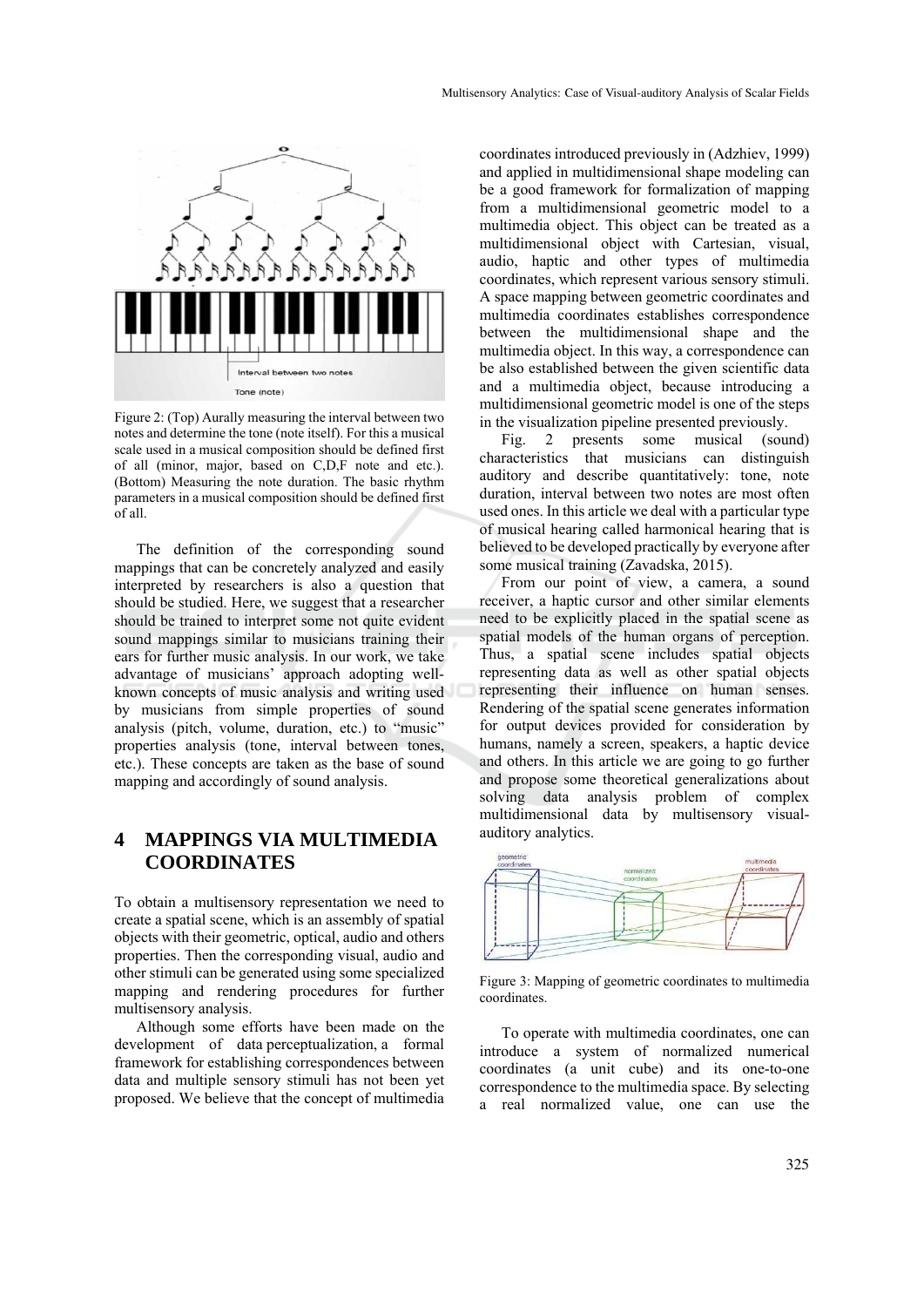corresponding value of the multimedia coordinate (Fig. 3).

Each geometric coordinate variable takes values within a given interval. On the other hand, multimedia coordinates also have their own variation intervals. For example, a time interval means life time of the multimedia object, color varies inside the color space (RGB cube) and so on. To define the mapping, one has to establish a correspondence between these intervals through the normalized numerical coordinates.

There are some special ways of dealing with the above mappings. By assigning a finite set of constant values for some geometric coordinate, one can first reduce the dimensionality of the introduced geometric model before establishing some mapping to multimedia coordinates.

Generally methods and approaches that aim at visual analysis of geometrical objects representing multidimensional data are called multidimensional visualization methods (Wong, 1997). These techniques usually suppose not only reducing dimensionality through application of specific geometric operations, but mapping data to different photometric characteristics (color, transparency), and include interactive techniques as well. Most wellknown of these techniques are covered by different types of multimedia coordinates, introduces in (Adzhiev, 1999), among them are:

- Dynamic coordinates represent continuous time
- Spreadsheet coordinates take discrete values in the given bounding box.
- Photometric coordinates include color, transparency, texture and other parameters of visual appearance of the multimedia object.

Another type of multimedia coordinates, mentioned previously is audio. In this paper, we propose some generalizations on the basis of multimedia coordinates approach for the specific type of multidimensional data multisensory analysis, namely of scalar fields, bringing together some most well-known interactive, photometric and geometrical techniques and demonstrating how they can be extended by other multisensory techniques involving sound.

## **5 MULTISENSORY ANALYSIS OF SCALAR FIELDS**

On the basis of the proposed approach to multi-

sensory analytics, let us describe the process for solving high dimensional data analysis problem involving hybrid visual-auditory representations. The data analysis problem can be formulated as follows:

Given - numerical data D describing the object under consideration;

Required - to obtain an insight I of interest to the researcher regarding the initial object.

Let us consider the solution of the above stated problem by reducing this problem to the following two problems solved one after another:

1) the problem of obtaining a multisensory representation (SS in Fig. 1) of considered data in the hybrid visual-auditory form;

2) the problem of human sensory analysis and interpretation of the results of the analysis with respect to the original description.

Note that we will deal here only with the upper path in the diagram in Fig. 1 from the initial data to sensory stimuli, leaving the hypothesis H formulation, visualization and analysis out of the discussion.

It should be noted that initial data may be multidimensional and very complex. From our experience of research in nuclear physics, chemistry and other disciplines, it is very often the case that the initial data can be presented as a set of real functions of several variables

 $f1(x1,x2,...xk)$ ,  $f2(x1,x2,...xk)$ , ...  $fn(x1,x2,...xk)$ 

coordinates that can be mapped onto physical or scalar fields in an abstract k-dimensional space describing different characteristics of a complex object under investigation. When the initial data is given in the form of discrete samples, it still can be presented in the above form by applying appropriate interpolation procedures.

There are two alternative ways to introduce a multidimensional geometric interpretation (set G in Fig. 1) of such a data. One is quite straightforward as each of the above set of real functions can be considered as a definition of a k-dimensional surface in a k+n-dimensional space. However, this interpretation can turn too abstract for the further multisensory perception and analysis. Alternatively, all the given data functions can be presented in the form of a vector function

#### $f = (f1, ..., fr)$ ,

which then can be interpreted as an FRep constructive hypervolume model (Pasko, 2001) mentioned earlier. This means the function f1 is describing some multidimensional geometric object and all other components of the vector-function represent the attributes associated with this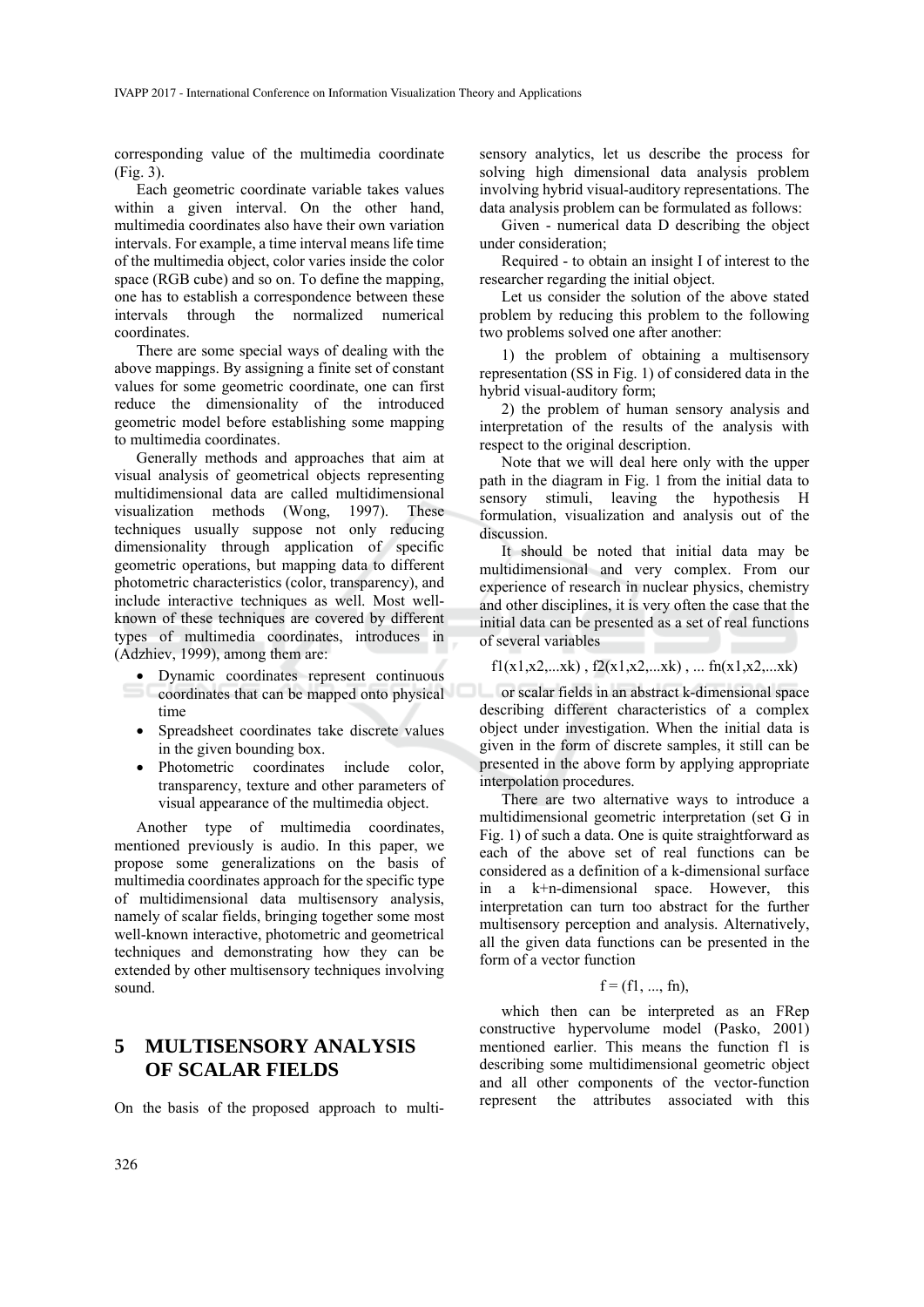multidimensional geometric shape.

The latter geometric interpretation can effectively be used for constructing a spatial scene description that can be used by rendering procedures. If the number of independent variables xi  $k \geq 3$ , we first need to assign constant values to some of the variables to reduce the space dimensionality to 2D or 3D. Then, we can assign one or several values to f1, which means applying geometric cross-sections and projections to obtain 2D or 3D geometric objects (isolines or isosurfaces correspondingly) for the spatial scene. The attribute functions f2, ..., fn defined on the obtained geometry can represent various object properties such as material, color, emitted sound, rigidity and others that can be directly mapped to sensory stimuli. Rendering of the spatial scene generates several sensory stimuli as outputs. This process will be illustrated in more detail by the case study below.

# **6 CASE STUDY OF VISUAL-AUDITORY DISPLAY OF SCALAR FIELDS**



Figure 4: Effective multisensory analysis pipeline.

Let us illustrate the process of the multisensory analysis with a certain class problems, where given data represent various scalar fields. We will involve both visual and auditory stimuli in the analysis process. The effective multisensory analysis pipeline for this case study is shown in Fig. 4.

• Problem statement

The objects under study are an electron density field and an electrostatic potential field of CNH molecule. These two scalar fields are used to be analyzed together.

 $\bullet$  Given

The mathematical model consists of the values of two real functions of three variables  $f(x,y,z)$  and  $f(z)$  $(x,y,z)$ , where  $(x,y,z)$  are coordinates of points in space. The fields are given in the tabular form at the nodes of a rectangular regular grid in the function's domain

#### • Required

To analyze variations of the functions depending on

changes of independent variables x,y,z.

Geometric model

Let us introduce two interpolation functions  $Y1(x,y,z)$  and  $Y2(x,y,z)$  corresponding to the initial tabulated functions. The geometric interpretation of the functions Y1 and Y2 are the hypersurfaces G14 and G24 in the Euclidean subspace E4 with coordinates (x, y, z,  $\gamma$ ), where  $\gamma$  is a function coordinate. To facilitate further multisensory analysis, we introduce the following additional attribute functions:

1)  $A1=a1(x,y,z)$  that will correlate with Y1 function values and will correspond to some visual attribute values. This function defines a hypersurface A14 in the attribute subspace  $(x,y,z,a1)$ .

2)  $A2=a2(x,y,z)$  that will correspond to some auditory attribute and will correlate with Y1 function value.

3)  $A3=a3(x,y,z)$  that will correspond to some auditory attribute and will correlate with Y2 function value.

4)  $A4=a4(x,y,z)$  that will correlate with Y2 function values and will correspond to some visual attribute values.

Here the vector-function  $(Y, A1, A2, A3, A4)$  can be considered a constructive hypervolume model with each of its components representing a 4D hypersurface in 8-dimensional space with coordinates  $(x, y, z, \gamma, a1, a2, a3, a4)$ .



The hypersurface G14 can be put into correspondence with a collection of isosurfaces Cj in the space E3 by selecting level values cj for the function Y1. We choose a color scale of selected isosurfaces and thus define the range for the A4 function values and map points (xi,yi,zi) on each isosurface cj to corresponding values  $Y2(xi,yi,zi)$  and assign the corresponding color. We also map each value  $Y1 = cj$ to transparency according to the value of A1 function within the selected transparency scale. The sound model includes an introduced point sound source to be used in sound rendering. The location of the sound source (xs, ys, zs) within the spatial scene defines the selected point in space and the sound frequency w of the generated sound is defined by the function A2 value at this point. We define the sound frequency as  $w = k1*a2$  (xs, ys, zs), where k is a scalar coefficient. Also the sound volume as  $v=k2*a3$  (xs, ys, zs) is defined by the function A3 and thus we generate complex sound with these two characteristics, pitch and volume, analyzed simultaneously.

Thus we form the geometrical, optical and sound models. Schematically the mapping of 4D hypersurfaces in 8-dimensional space with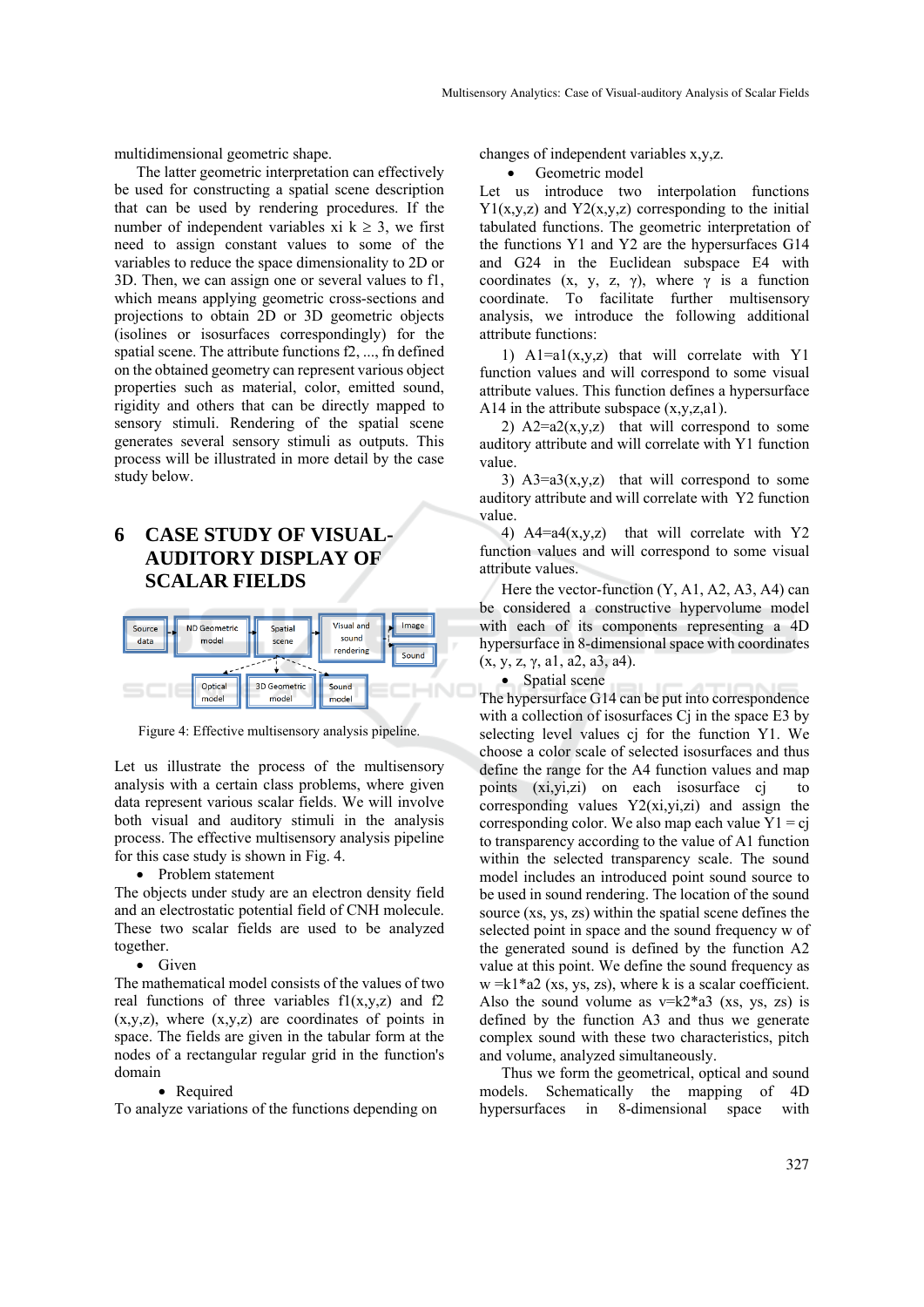coordinates  $(x, y, z, \gamma, a1, a2, a3, a4)$  into corresponding multimedia coordinates will look like:

 $\{x,y,z\} \rightarrow$  world coordinates "x", "y", "z"

 ${a1,a4} \rightarrow$  photometric coordinates of "transparency" and "color"

 ${a2,a3} \rightarrow$  audio coordinates of "sound frequency" and "sound volume".

• Rendering and analysis

The results of the visual and auditory rendering of the spatial scene are as follows (illustrated by Fig. 3):

- a graphical image of projections of semitransparent colored isosurfaces on a graphical terminal;

- the point sound source represented by the red sphere with the sound source located in its center. Its location is specified interactively by the user;

- a sound wave generated by a sound terminal with the frequency corresponding to the location of the point sound source and perceived by the user as a specific sound tone. Here, according to the multimedia coordinates concept a "musical tone scale" was defined. In this case we consider a simple 2-octave interval in Cmajor gamma to be such a scale. These intervals and notes may be presented with a piano. Quite often, when musicians aurally analyze a musical composition, they determine note places on the piano keyboard before writing corresponding musical sheets. Here we will take the representation of notes on the piano as our musical scale graphical representation.

Each sound tone generated at the location of the point source is defined on the musical Cmajor scale (Fig.5). Here we receive the following tones presented in Fig 5(top) and can graphically present their place on musical scale Fig.5 (bottom). A basic guitar tuner was also used to illustrate the current note value (Fig.5 top). However, a well-trained musical ear can distinguish intervals between these notes and determine the current note itself and its place on the piano musical scale. This allows for drawing conclusions about of quantitative parameters of the scalar field current value (according to the mapping from the field value to an according tone) and then change the value (according to the mapping from the change in the field value to the interval).

Taking into consideration the presented multisensory analytics concepts and the specific pipeline in Fig. 4, we have developed an algorithm for visual-auditory display of a scalar field. This algorithm has been implemented as an application program in C++ using 3ds Max and OpenAL (OpenAL, 2016) as the instrumental tools. The results of the visual and auditory rendering of the spatial scene are illustrated by Fig. 5.



Figure 5: Exploration of two scalar fields dependency and change with pitch and volume. (Top) Here we use an interactive "sphere" widget to define sound interactive "sphere" widget to define sound frequency w and volume v of the generated sound defined by the functions A2 and A3 values at fixed values of world coordinates x,y,z. (Bottom) Presentation of according notes on Cmajor scale (2 octaves) on piano. A researcher with well-trained musical ear and appropriate "auditory tuning" on Cmajor scale can easily aurally determine these notes and their place on piano musical scale and judge about how quantitatively sound was changed.

# **7 CONCLUSIONS**

This paper deals with the emerging area of multisensory analytics involving human senses besides vision, namely hearing, sense of touch and others in the process of data analysis. We proposed an interpretation of the multisensory analytics process as a set of mappings starting with the initial data sets and leading to some insight regarding this data. The key steps of the process are introduction of multidimensional geometric model of data, creation of a spatial scene with lower dimensional geometric models augmented by optical, sound and other models related to the human senses, and rendering of this spatial scene with the generation of visual, auditory, tactile and other sensory stimuli for further analysis.

The formalization of the mapping between the multidimensional geometric models and the spatial